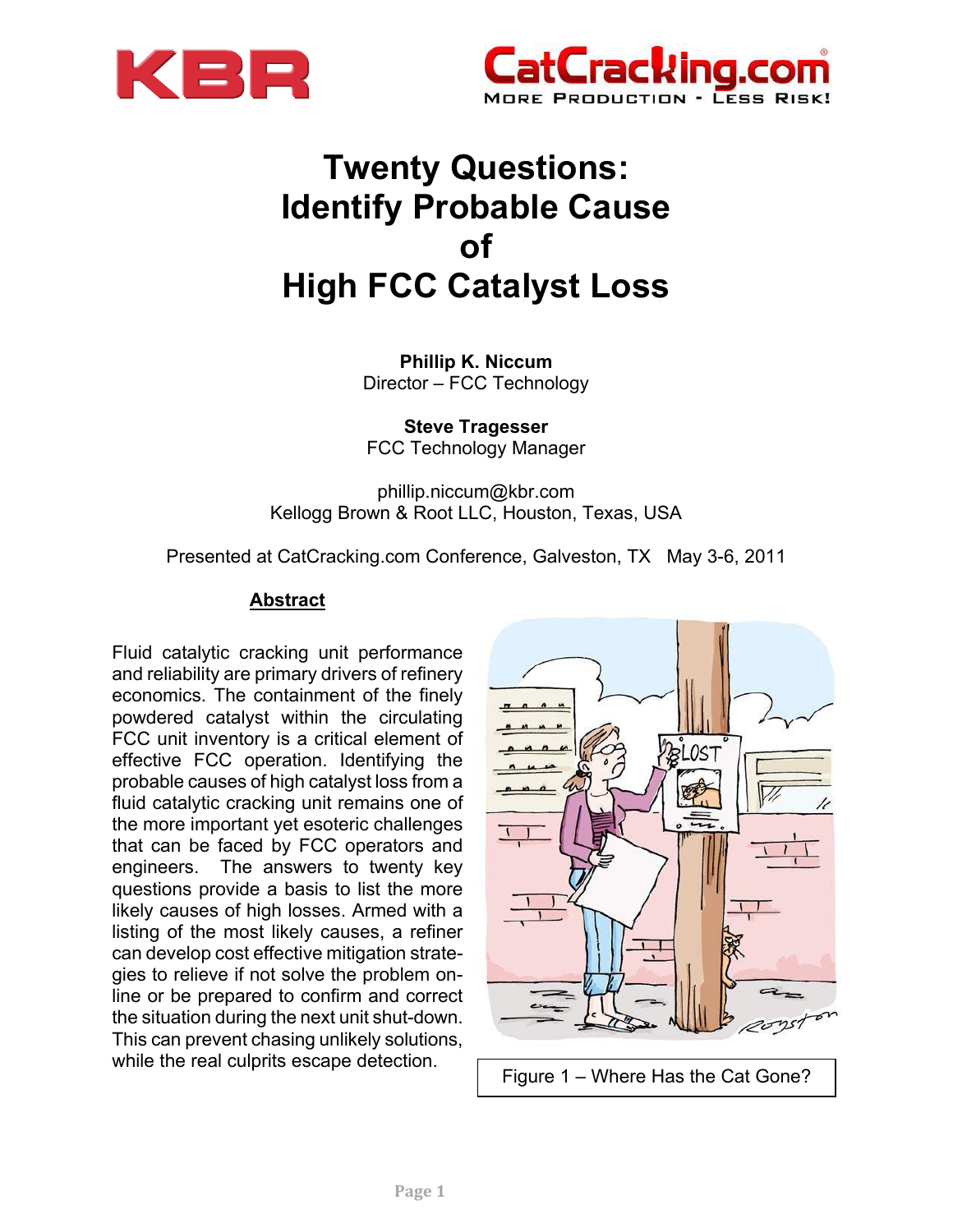# **Introduction**

Fluid catalytic cracking unit performance and reliability are primary drivers of refinery economics. The containment of the finely powdered catalyst within the circulating FCC unit inventory is critical for effective FCC operation. It is remarkable that twostage reactor and regenerator cyclones as depicted in Figure 2 typically capture more than 99.997% of the catalyst dust entrained with the product and flue gas vapors. Any significant loss in the ability to contain the catalyst will have serious negative economic consequences such as those listed below.

- Catalyst contamination of the slurry oil product reducing its value in the marketplace
- Severe erosion of slurry circulation pumps
- Required cleaning of heavy oil tanks due to catalyst buildup
- Loss of compliance with permitted atmospheric particulate emissions
- Premature failure of flue gas power recovery turbines
- Loss of catalyst fluidity; causes irregular or unstable catalyst circulation leading to lower FCC unit throughput and less desirable product yields
- Several fold increase in fresh catalyst make up costs

After a refinery notices an increase in FCC catalyst loss rate, an unfortunate scenario can start with a premature conclusion that the high loss rate must be due to mechanical problems that can only be cured by a unit shut-down and repairs. This scenario can then deepen when no obvious mechanical damage is found during a shutdown and it becomes apparent that the root cause of the losses can only be diagnosed by gathering clues and studying unit operations while the FCC unit is in service. Indeed, the worst thing that can be found during the shutdown and inspection could be finding nothing at all.

Figure 2 Orthoflow<sup>™</sup> FCCU

There are many questions that can be asked when gathering clues to determine the most likely cause of high FCC catalyst losses. These questions can be grouped into three categories.

- $\checkmark$  Questions with answers at your fingertips
- $\checkmark$  Questions that should have readily available answers
- $\checkmark$  Questions whose answers require data or analysis beyond that considered routine

The above groupings can provide an order to an investigation, starting with the questions where answers are most easily available, and working down the list toward those requiring more time and cost to answer.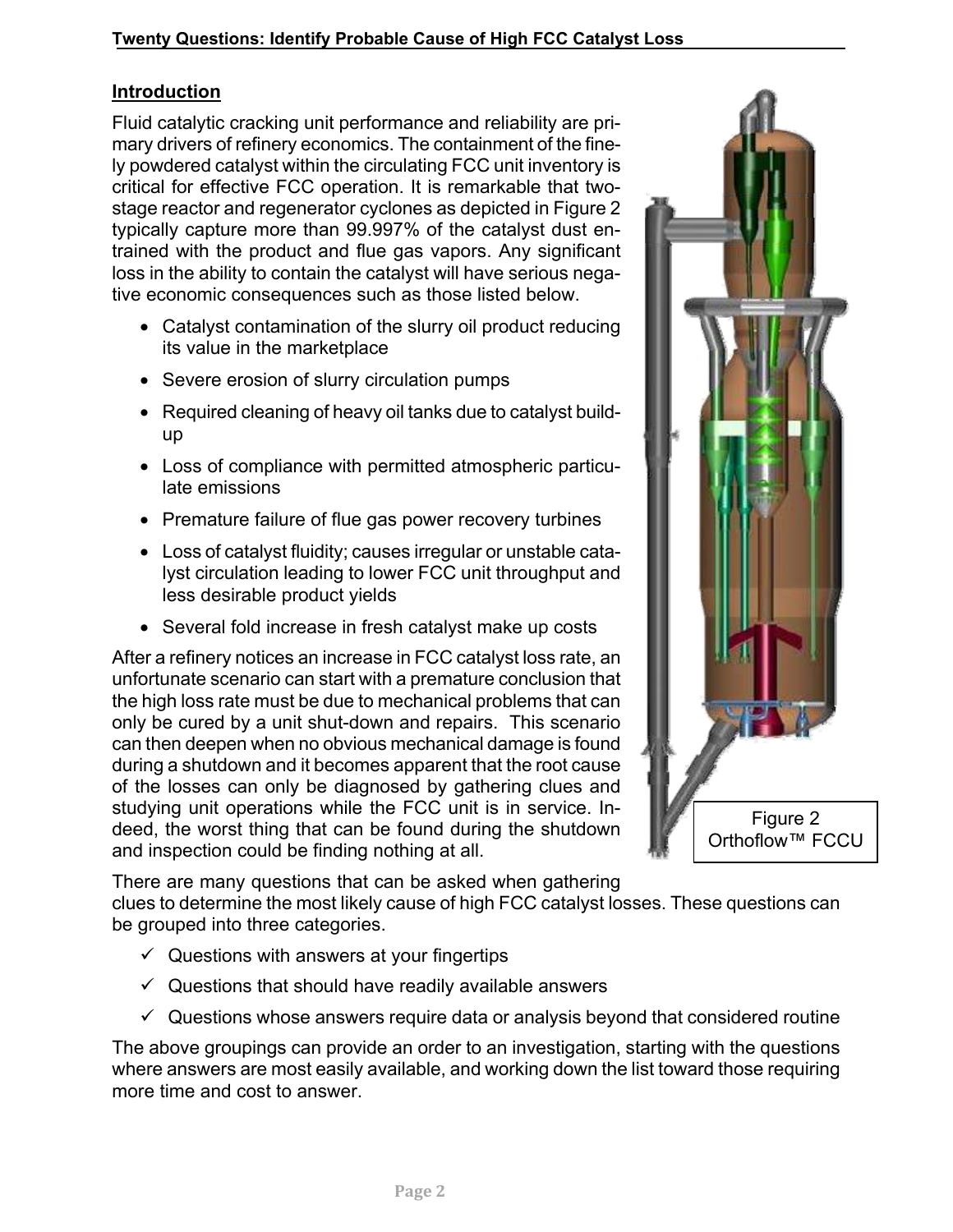Another complicating factor in FCC catalyst loss investigations, like many troubleshooting exercises, is that some of the supposed evidence may be corrupt or just plain wrong. It is up to the investigator to look for what is being indicated by the preponderance of a body of evidence, and not be drawn into making premature conclusions based on limited data.

# **First Things First** (Questions 1 -7)

If the increased rate of catalyst loss is not severe, the first indication may be the report of higher than expected fresh catalyst additions needed to maintain the unit catalyst inventory. The first order of business is to ascertain which side of the reactor-regenerator system, if

not both sides, is responsible for the increased catalyst loss.

Q1: What is the relative rate of catalyst loss in the fractionator bottoms compared to normal?

Calculating the catalyst loss rate through the reactor cyclones is normally a straightforward multiplication of the slurry oil production rate times the concentration of ash in the slurry oil product.

Q2: What is the relative stack opacity or rate of fines catch compared to normal?

An increase in regenerator stack opacity, generally, indicates an increase in stack catalyst emissions.

- 1) What is the relative rate of catalyst loss in the fractionator bottoms compared to normal?
- 2) What is the relative stack opacity or rate of fines catch compared to normal?
- 3) What is the relative amount of equilibrium catalyst in the 0-40 micron range?
- 4) What is the average equilibrium catalyst APS compared to normal?
- 5) How does the volumetric flow rate of reactor product vapors through the cyclones compare to normal?
- 6) How does the volumetric flow rate of air or flue gas through the regenerator compare to normal?
- 7) How does the catalyst circulation rate compare to normal?

It is noted that particles with diameters greater than a few microns generally have an increasingly smaller impact on opacity while those with diameters in the range of 0.1 to 1.0 microns have the larger impact on opacity<sup>1,2</sup>. The presence of third stage separators, electrostatic precipitators and flue gas scrubbers can obscure the impact of increased regenerator catalyst losses on stack opacity**<sup>3</sup>** .

A concept referred to again and again in this paper is "what is normal?". Unfortunately, in many cases, this "normal" data may be difficult to obtain as the incentive to document problems often gets more priority than collecting data concerning what things look like when all is well.

It is also noteworthy if either the reactor or regenerator loss rate has decreased while losses from the other vessel have increased. With a constant rate of fines input (fresh catalyst) and fines generation by attrition, anything that reduces the fines losses from one vessel will increase the fines concentration in the unit and result in a corresponding increase in fines flow rate from the other vessel. For instance, commissioning a catalyst slurry oil filter with recycle back to the riser will increase the loss rate from a regenerator.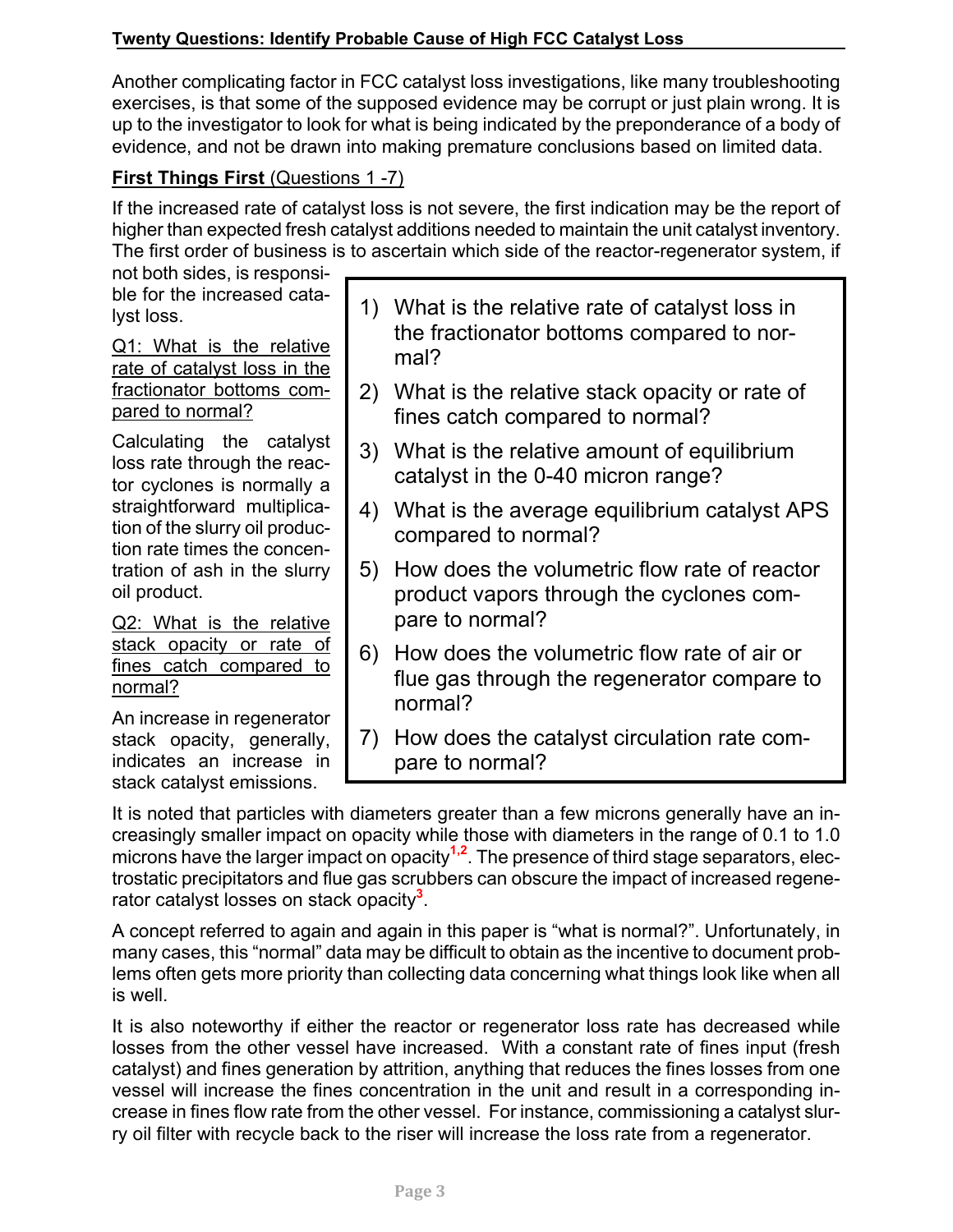## Q3: What is the relative amount of equilibrium catalyst in the 0-40 micron range?

An equilibrium catalyst data sheet provides a long term accounting of many important equilibrium catalyst properties that are useful in diagnosing catalyst loss issues. Chief among these is the particle size data**<sup>4</sup>** .

The relative amount of fines in the catalyst inventory is often indicated by the percentage of the catalyst particles having a diameter less than 40 microns. This parameter provides an indication of whether or not the increased loss rate is due to cyclone malfunction versus an increase in fines generation due to increased attrition or a higher loading of fines with the fresh catalyst.

#### Q4: What is the average equilibrium catalyst APS compared to normal?

The change in average particle size (APS) of the equilibrium catalyst generally moves opposite the fraction of fines in the catalyst. However, APS can also increase over time due to decreasing equilibrium catalyst withdrawals that traps the largest particles within the circulating catalyst inventory.

#### Q5: How does the volumetric flow rate of reactor product vapors through the cyclones compare to normal?

The volumetric rate of vapor flowing through the reactor cyclones can be estimated based on the reactor operating temperature and pressure together with the hydrocarbon product rate, reactor and stripper steam rates, and an estimate of the hydrocarbon product molecular weight. The rates and molecular weights of any hydrocarbon recycle streams should also be included in the calculations.

#### Q6: How does the volumetric flow rate of air or flue gas through the regenerator compare to normal?

The regenerator air rate together with the regenerator operating temperature and pressure provide an indication of the volumetric vapor traffic through the regenerator and its cyclone system. Even better accuracy can be obtained by calculating the molar rate of the flue gas based on the air rate and flue gas composition.

#### Q7: How does the catalyst circulation rate compare to normal?

The most common method of estimating the catalyst circulation rate is based on the regenerator air rate, flue gas analysis and reactor and regenerator temperatures. For the purpose of catalyst loss troubleshooting, consistency of method is more important than the absolute accuracy of the method.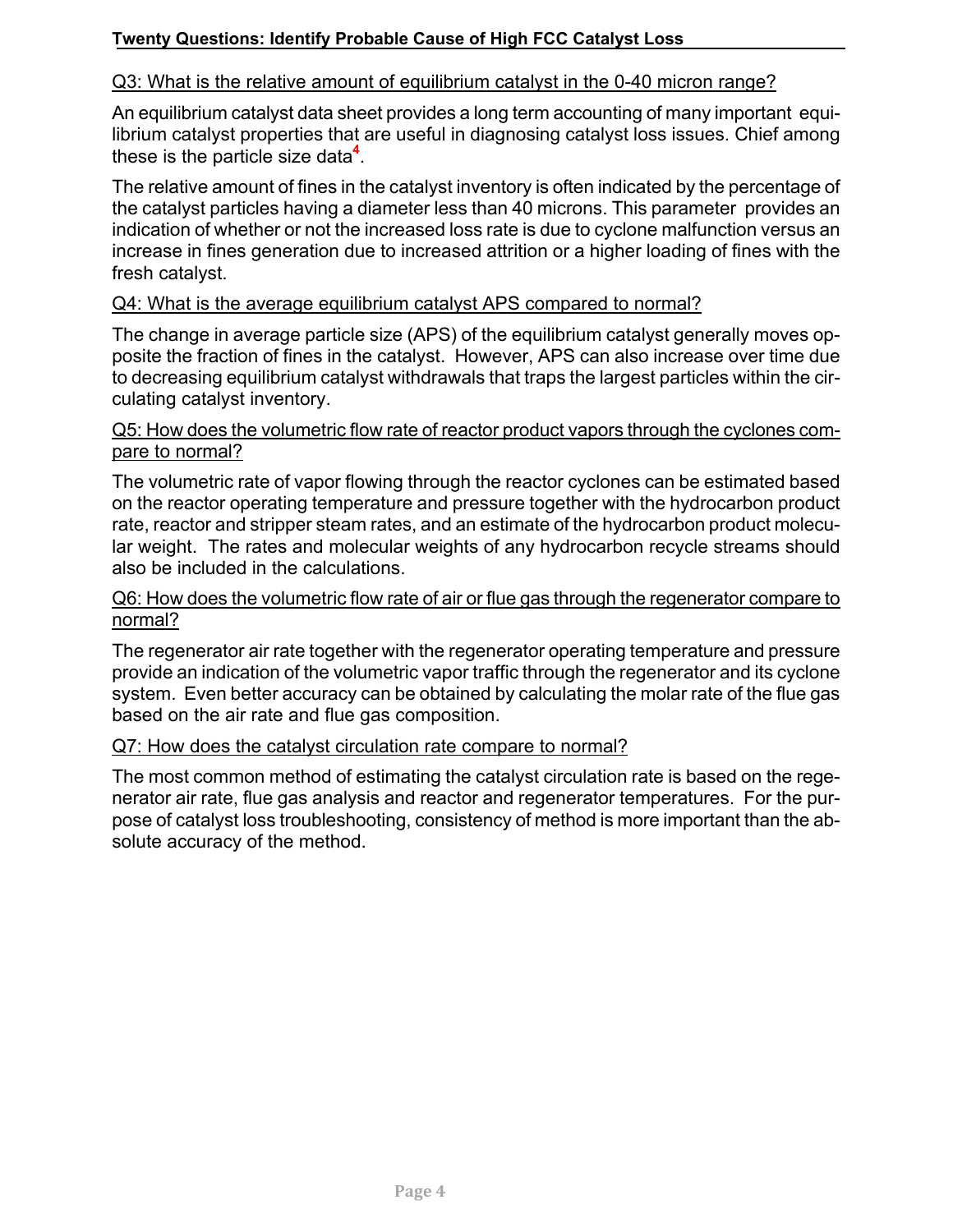# **The Next Level of Questions Require Legwork** (Questions 8 – 13)

## Q8: What is the relative rate of catalyst loss from the regenerator compared to normal?

On the regenerator side, quantification of the catalyst loss rate is best determined over a period of time by subtracting the reactor catalyst loss rate from the catalyst addition rate. Careful attention to changes in the unit and catalyst hopper inventories over the same time period is important for the catalyst balance.

As mentioned previously, the presence of particulate capture devices downstream of the regenerator may obscure the impact of increased regenerator catalyst losses on stack opacity. In these cases, the investigator can review the catalyst catch rate in the postregenerator flue gas clean-up equipment. For instance, data on the catch rate in a fourth stage cyclone fines hopper or electrostatic precipitator (ESP) dust bins can provide more

evidence of increased regenerator catalyst loss.

# Q9: How does the fresh catalyst make-up rate compare to normal?

Documentation of catalyst additions is important for several reasons. Firstly, after accounting for any changes in routine equilibrium catalyst withdrawal rates, increasing fresh catalyst additions to maintain unit inventory corroborates other indications of increasing catalyst

- 8. What is the relative rate of catalyst loss from the regenerator compared to normal?
- 9. How does the fresh catalyst make-up rate compare to normal?
- 10. Are the losses steady or intermittent?
- 11. When did you last change the type of fresh FCC Catalyst?
- 12. When did the loss increase first occur?
- 13. How long did it take for the losses to increase from a normal rate?

losses. Secondly, increasing fresh catalyst addition rate, in and of itself, generally leads to increased losses due to increased fines input with the fresh catalyst and because the newer catalyst may have surfaces that are more easily abraded**<sup>5</sup>** .

## Q10: Are the losses steady or intermittent?

If the increased catalyst losses seem to come and go with time, that is an indication that the problem may be more related to operating conditions than mechanical damage. For instance, the diplegs may be operating close to a flooded condition, where changes in gas rate or catalyst loading drastically affect the cyclone efficiency. In a counter-example, if the increased loss rate is due to a hole in a plenum or cyclone outlet tube, then the losses are more likely continuous and increasing.

## Q11: When did you last change the type of fresh FCC catalyst?

If the type of fresh catalyst has changed in a timeframe that could coincide with the increased catalyst losses, the catalyst itself becomes suspect. Similarly, the same is true if the fresh catalyst receipts show significant physical property changes, especially in terms of the fraction of fines, density or Attrition Index**<sup>6</sup>** .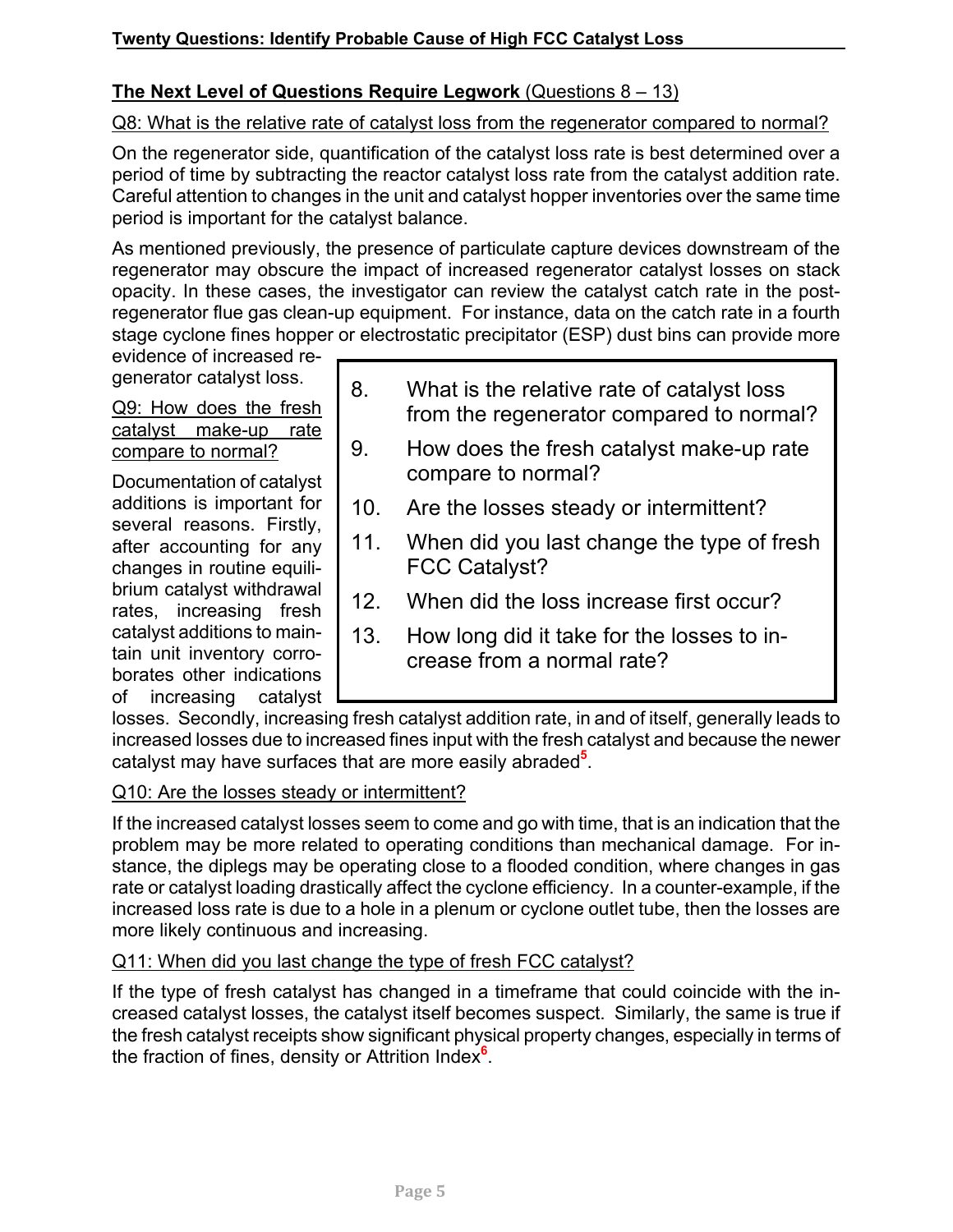# Q12: When did the loss increase first occur?

It is also worthwhile to consider the date when the increased catalyst losses seemed to begin. Look for coincidences with other significant events in the FCC operation. For instance, did the time of the increased loss rate correspond with a unit turnaround or upset? Equipment damage is more likely to occur during a start-up, upset or shut down. Loss of restric-

tion orifices that can cause an attrition problem more commonly occurs during a turnaround. Were there other significant changes in the operation corresponding to the time of the increase in catalyst losses such as changes in feed rate, combustion air rate, catalyst circulation rate or feedstock quality?

## Q13: How long did it take for the losses to Increase from a normal rate?

If the catalyst loss rate made a step change from normal to a higher value, then that generally indicates the problem is not an erosion induced hole somewhere in the cyclone system; the hole size will increase gradually if erosion is to blame.



Figure 3 – Microscopic View of FCC Catalyst

# **Questions that may be Harder to Answer** (Questions 14 -20)

Most of the questions in this grouping require some sample capture and/or laboratory testing that would be considered non-routine.

## Q14: What is the relative angularity of the equilibrium catalyst?

Looking at the sample of the equilibrium catalyst loss under a microscope as shown in Figure 3 can be very revealing. If the sample contains a lot of small, jagged, or broken pieces, it indicates an abnormally severe degree of catalyst attrition**<sup>7</sup>** .

- 14. What is the relative angularity of the equilibrium catalyst?
- 15. What is the relative angularity of lost catalyst?
- 16. What is the relative APS of the catalyst in the reactor carryover?
- 17. What is the shape of the differential particle size curve of the catalyst in the reactor carryover?
- 18. What is the relative APS of the catalysts in the regenerator carryover?
- 19. What is the shape of the differential particle size curve of the catalysts in the regenerator carryover?
- 20. How does the cyclone system pressure drop compare to normal?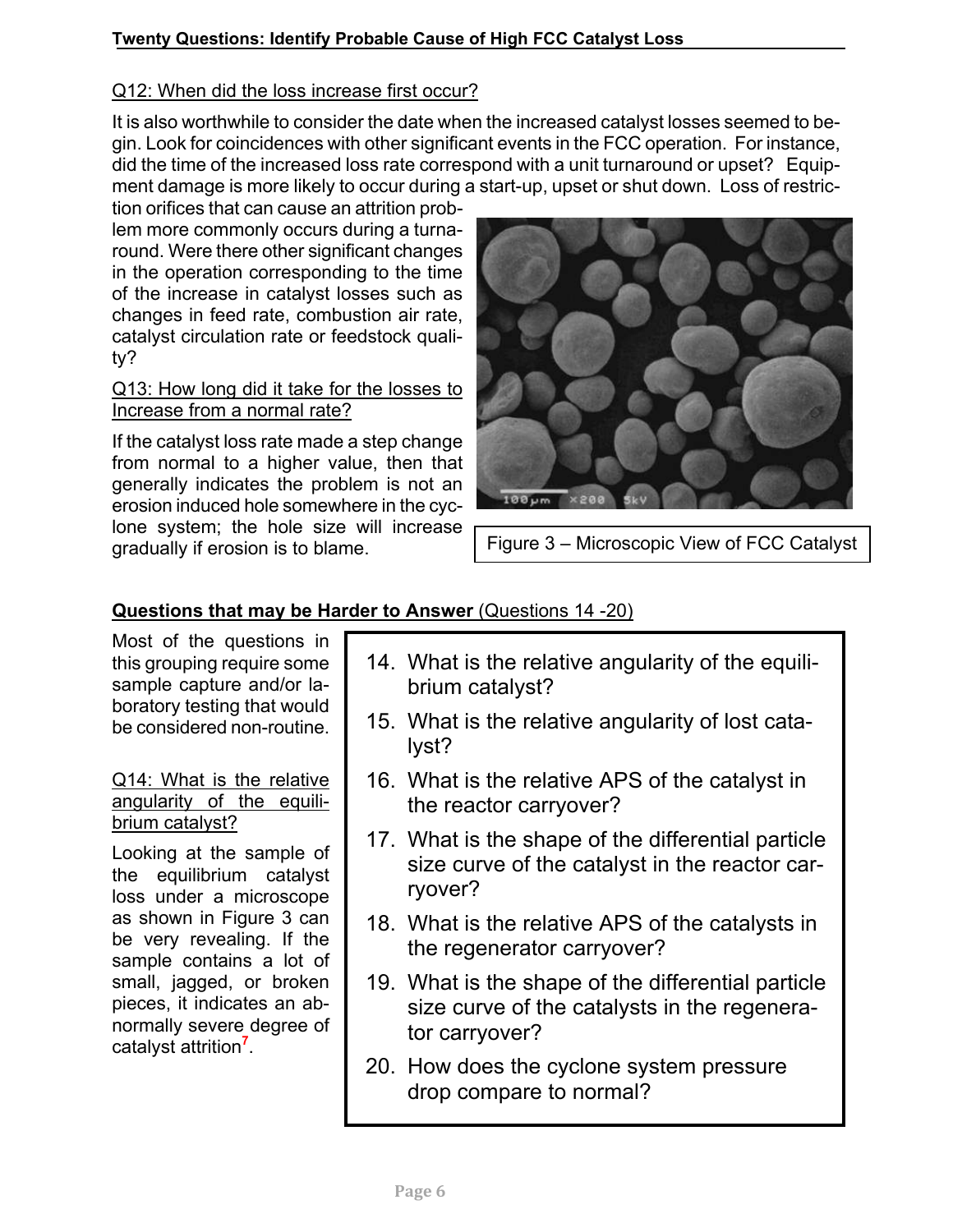## Q15: What is the relative angularity of lost catalyst?

Generally speaking, samples of the catalyst lost from the reactor are readily available from a sample of the slurry oil product or circulating slurry oil. The slurry oil can be washed and filtered in a laboratory, and the captured catalyst can be viewed under a microscope. If available, samples of catalyst lost from the regenerator can be viewed under a microscope.

The microscope can reveal whether the sample contains a high concentration of small, jagged, or broken pieces indicating an abnormally severe degree of catalyst attrition.

## Q16: What is the relative APS of the catalyst in the reactor carryover?

Catalyst taken from the slurry oil can be subjected to the all important particle size analysis. For a given rate of fines input and fines generation within the unit, material balance considerations dictate that the APS of the lost catalyst must increase as the loss rate increases. The image from the microscope can corroborate the particle size analysis by showing more than an expected fraction of larger particles and even very large particles that would never escape a properly functioning cyclone system.

- $\checkmark$  If the average particle size (APS) of the lost catalyst is smaller than normal, and the loss rate is higher than normal, then that would indicate an increased degree of fines input or increased catalyst attrition.
- $\checkmark$  Moderately increasing APS would indicate some loss of cyclone efficiency if the loss rate is higher than normal.
- $\checkmark$  Moderately increasing APS would indicate a reduction in fines input or attrition if the loss rate is less than normal.
- $\checkmark$  A large increase in APS would indicate a major cyclone malfunction or serious damage.

## Q17: What is the shape of the differential particle size curve of the catalyst in the reactor carryover?

The particle size analysis of a loss sample can also be reported as differential particle size distribution, indicating the fraction of particles falling in narrow size ranges. This is a different presentation than a cumulative particle size distribution displaying the weight percentage of particles having less than a given diameter**<sup>8</sup>** .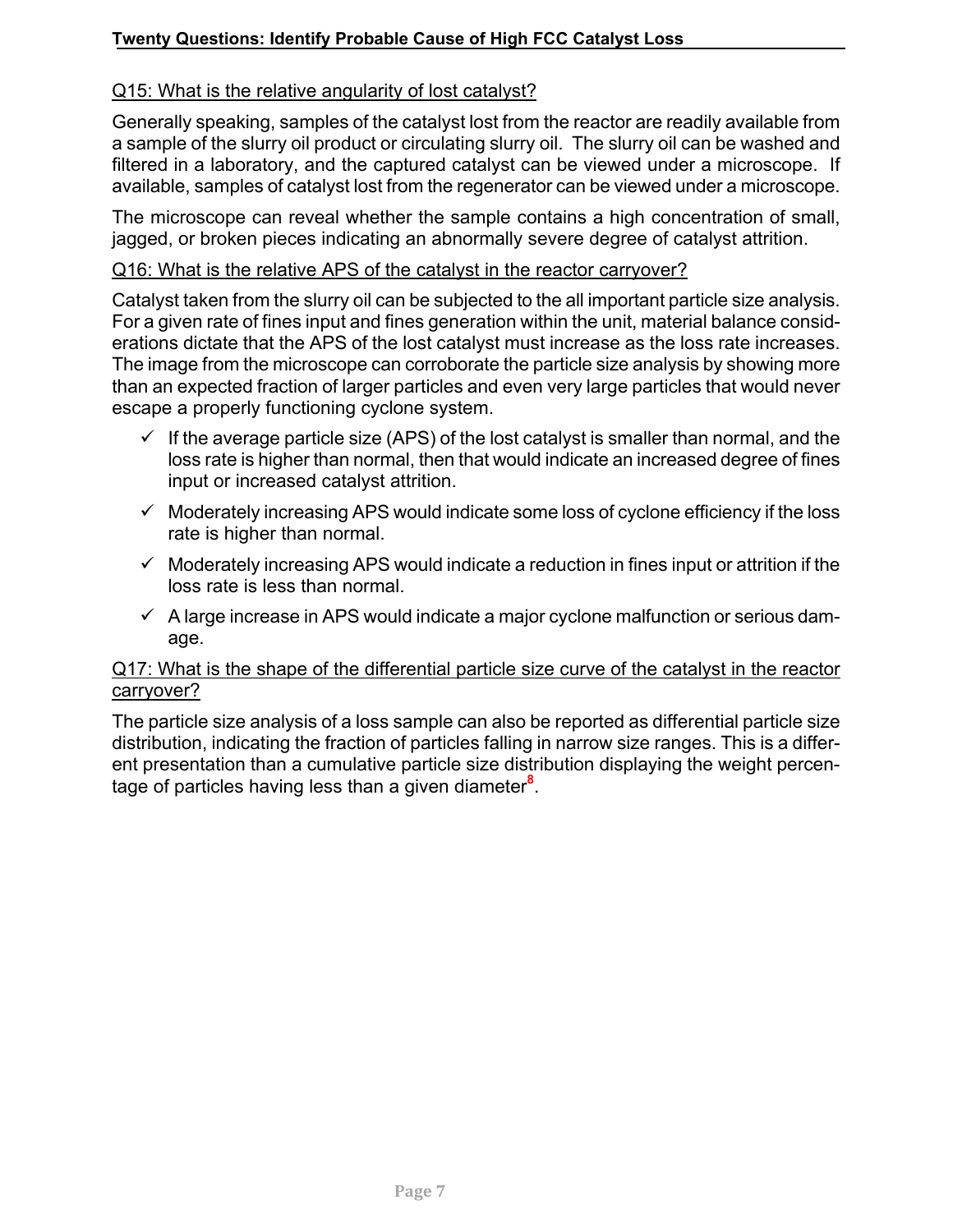

**PARTICLE SIZE DISTRIBUTION**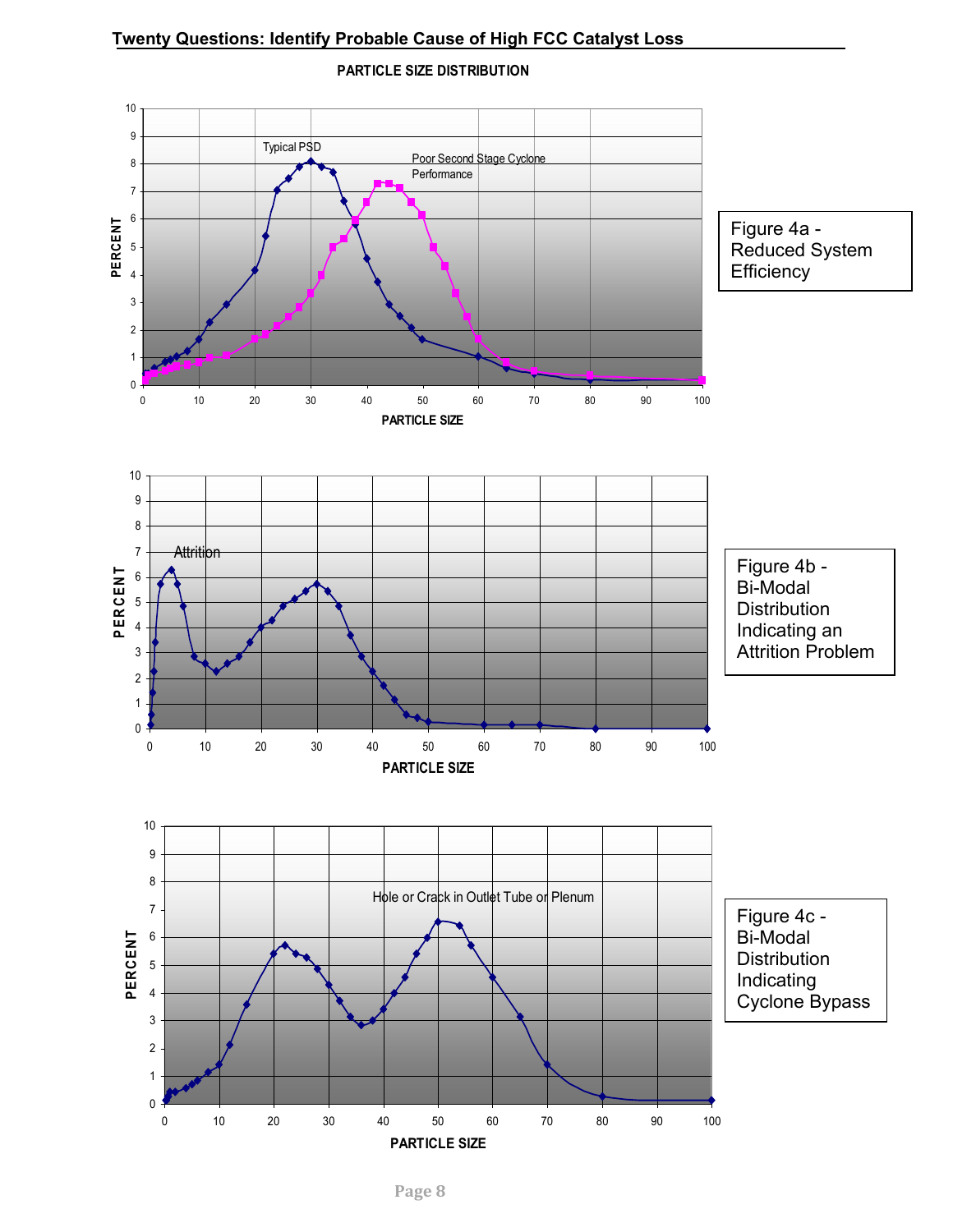The shape of the differential particle size distribution curve can be insightful.

- $\checkmark$  If the curve has only a single broad peak centered about a higher than normal particle size as shown in Figure 4a, then this could indicate a partial loss of cyclone efficiency, but not complete bypassing of solids.
- $\checkmark$  A bimodal curve having a peak near that considered normal as well as a secondary peak at a lower than normal particle size as shown in Figure 4b may indicate a catalyst attrition problem.
- $\checkmark$  Some bypassing of material around the cyclones altogether would occur with a breached plenum chamber or hole in a secondary cyclone outlet tube as shown in Figure 4c. This curve has a peak near that considered normal as well as a secondary peak at a higher than normal particle size.

## Q18: What is the relative APS of the catalysts in the regenerator carryover?

The collection of a representative sample of catalyst lost from the regenerator is less straightforward than the collection of fines from slurry oil. Ideally, a dust sample can be collected from the regenerator effluent, and the results can be analyzed as previously discussed with respect to catalyst separated from slurry oil. If dust collection equipment exists downstream of the regenerator, such as a scrubber, ESP or TSS, then the fines catch can also be analyzed and useful in the investigation.

## Q19: What is the shape of the differential particle size curve of the catalysts in the regenerator carryover?

If a dust sample from the regenerator effluent can be obtained, then the results can be analyzed as previously discussed with respect to catalyst separated from slurry oil.

#### Q20: How does the cyclone system pressure drop compare to normal?

Some FCC units are instrumented with differential pressure measurements across vessel disengaging space and the vapor outlet. This provides an indication of the pressure drop though the cyclone system and it will indicate whether there has been a significant change in the catalyst or vapor loadings of the cyclones.

## **Possible Causes of High FCC Catalyst Losses**

Once answers to many of the 20 questions are available, these answers can be analyzed for fit with the characteristics of the problems described below to establish the more likely causes of the catalyst loss problem.

#### Excessive Attrition in a Fluid Bed

Catalyst attrition in a fluid bed is caused by catalyst particles colliding at high velocity with other particles or solid surfaces. The high particle velocities in a fluid bed are chiefly the result of particle acceleration driven by high velocity gas jets within the fluid bed. The focus of an investigation into the source of excessive catalyst attrition can include looking for the following types of problems:

 $\triangleright$  Missing restriction orifices or open orifice bypasses associated with pressure taps, torch oil

## **What can be done to correct an attrition problem on-line?**

 $\checkmark$  Locate and correct any missing orifices or valve openings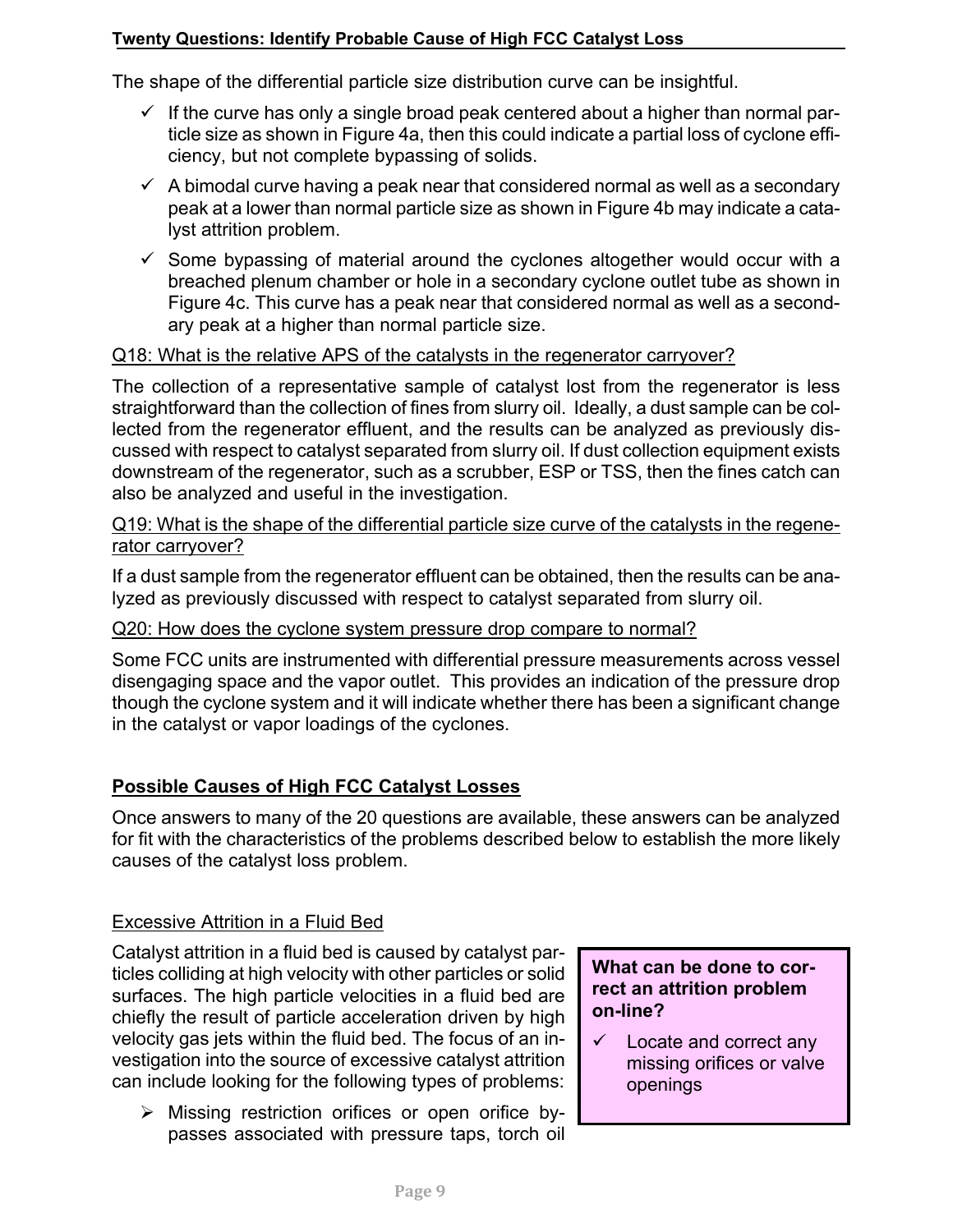nozzles, and other vessel connections intended to pass only a small amount of gas, air or steam.

 $\triangleright$  High velocity gas jets can also emanate from broken or eroded steam or air distributors where gas escapes without traveling through a velocity reducing nozzle typically used in the design of such distributors.

A high fines concentration in the lost catalyst, high fines content in the catalyst inventory and splintered, broken and jagged particles as viewed with a microscope, all are indicative of a catalyst attrition problem.

# Excessive Reactor or Regenerator Dilute Phase Attrition

Since there is little catalyst in a dilute phase, by definition, high attrition rates in this region are likely associated with particle impacts on solid surfaces within the cyclones, especially cyclones with high exit velocities.

 $\triangleright$  The nature of the solid surfaces can also play a role in catalyst attrition with badly damaged refractory or unusually rough refractory surfaces providing more opportunity for abrupt impact of the travelling catalyst.

# Plugged Reactor Secondary Cyclone Dipleg

Secondary cyclone dipleg plugging is much more common than the plugging of primary cyclone diplegs. The reason is smaller diameter diplegs. The plugging of a second stage reactor cyclone dipleg often calls for an immediate shutdown of the FCC unit due to high catalyst losses.

- $\triangleright$  Coke can form in a reactor cyclone and then fall into the dipleg causing a full or partial plug**<sup>9</sup>** .
- $\triangleright$  If feed is introduced into the reactor before the internals are sufficiently heated, such as can happen during start-up or upset, then large amounts of coke can appear wherever feedstock can condense.
- $\triangleright$  Some cyclones have check valves on the dipleg. Anything that can cause the flapper to stick or be held closed, including design problems or hinge coking will provide an effectively plugged dipleg.
- $\triangleright$  Failures of the cyclone hexsteel attachments to the cyclone interior shell can release sheets of hexsteel and refractory sufficiently large to plug even a large diameter diplegs. Such failures can be attributed to poor hexsteel design or installation as well as coke induced refractory anchor failure**<sup>10</sup>**.

# **What can be done to correct a plugged reactor cyclone dipleg on-line?**

- $\checkmark$  Lower the stripper bed level to unseal the diplegs.
- $\checkmark$  Pressure bump the unit by changing the vessel operating pressure rapidly, say 4 psi in 15 seconds.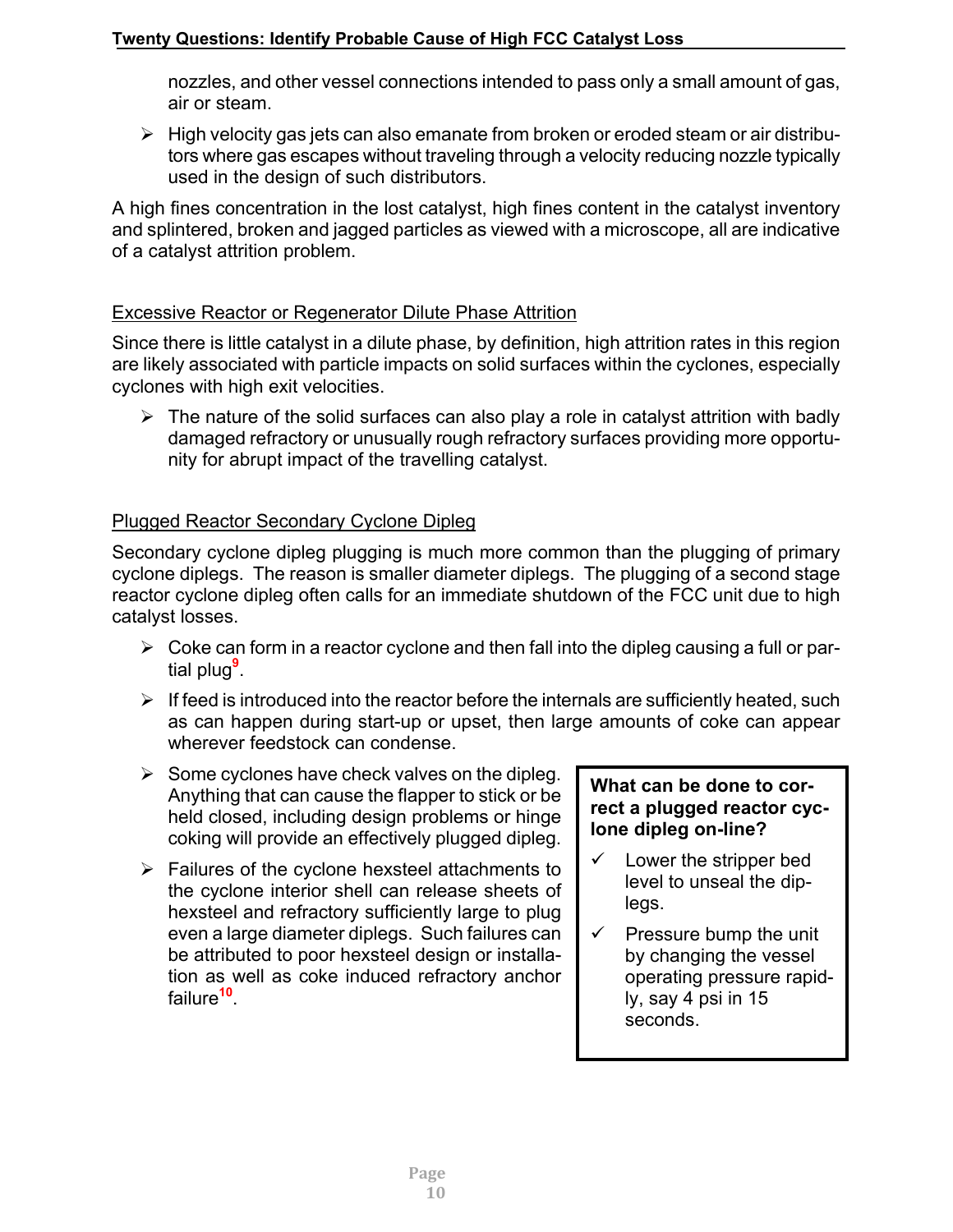# Plugged Reactor Primary Cyclone Dipleg

The causes of primary reactor cyclone dipleg plugging are the same as given above for the plugging of reactor secondary cyclone diplegs.

Plugging of reactor primary cyclone diplegs is relatively uncommon due to the large dipleg diameters normally associated with primary cyclones.

If a primary cyclone dipleg does become plugged, then the catalyst loading to the secondary cyclone may exceed the capacity of the secondary cyclone dipleg. In this event, the secondary cyclone will become flooded with catalyst and full range catalyst will begin flowing at a high rate from the secondary cyclone outlet.

# Plugged Regenerator Cyclone Diplegs

The plugging of regenerator cyclone diplegs has similar causes and effects to those encountered with respect to the reactor cyclones, but plugging of regenerator cyclone diplegs is less common. In the regenerator, the coking phenomenon that is at the root of most reactor cyclone plugging problems does not exist. However, there are some situations peculiar to the regenerator cyclones.

- $\triangleright$  In the presence of high levels of fluxing agents such as sodium, potassium, calcium , chlorides, vanadium or iron that can be introduced with contaminated feedstock, and especially at high temperatures, the catalyst can become very sticky as low melting eutectics form with the catalyst at temperatures as low as 930 to 1200°F<sup>5</sup>. At higher temperatures, the catalyst can fuse together and prevent flow through the diplegs.
- $\triangleright$  A phenomenon unique to regenerator secondary cyclone diplegs is that the almost

# **What can be done on-line to correct a plugged regenerator cyclone dipleg?**

- $\checkmark$  Pressure bump the unit by changing the vessel operating pressure rapidly, say 4 psi in 15 seconds
- $\checkmark$  Partially unload the catalyst and then return to a normal operating level
- $\checkmark$  Following a cyclone overload, sometimes normal operation can be restored by reducing the air rate to a very low level for several minutes so that overfilled cyclones hoppers can drain the defluidized catalyst.

extinct use of spray water in the regenerator primary cyclone outlets can lead to the formation of wet catalyst in the dipleg, preventing catalyst flow.

 $\triangleright$  Regenerator upsets, such as a sudden drop in pressure or the activation of emergency spent catalyst riser lift steam can precipitate a large catalyst carryover that may persist even after the disturbance is gone. This has been explained by noting that defluidized solids will drain from a cyclone much more slowly than fluidized solids. So much catalyst can be thown into the cyclones that it defludizes before it can get into the dipleg. Then, even at normal entainment rates, the catalyst will not drain out of the cyclone fast enough to eliminate the packed catalyst level in the cyclone**<sup>11</sup>**.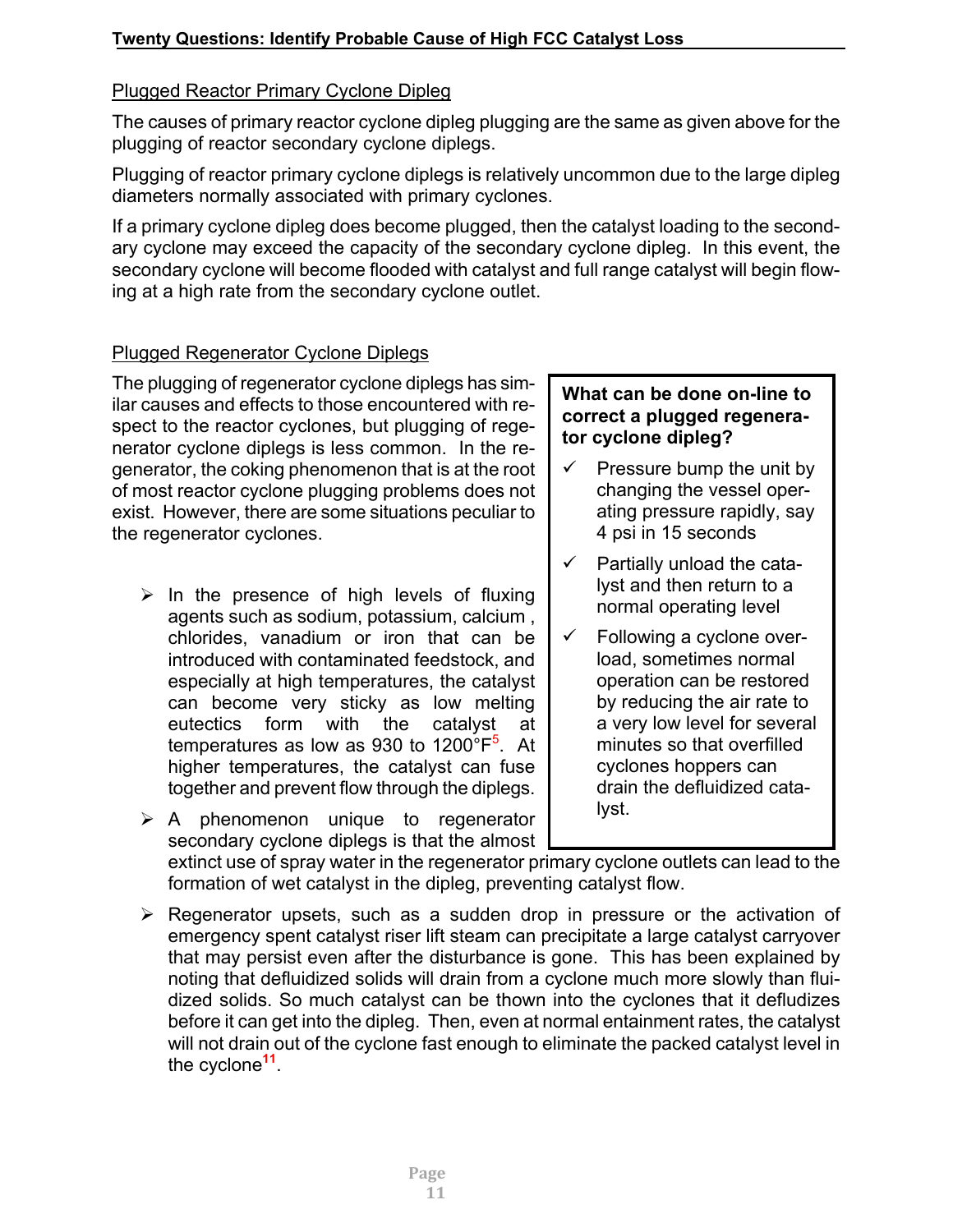# Holes in Plenum or Second Stage Cyclone Outlet Tube

A hole in a plenum or secondary cyclone outlet tube as shown in Figure 5 provides a direct path for catalyst escape, bypassing the cyclone system, and allowing even large catalyst particles to show up in the main fractionator bottoms or flue gas system. Even a 10 mm hole can increase the catalyst losses several fold. In time, the passage of high velocity catalyst through the hole will increase the hole size and the catalyst losses will intensify.



Figure 5 – Two Stage Regenerator Cyclone System

- $\triangleright$  Holes often start as cracks or tears in the metal, and in time they grow due to the erosive effects of the catalyst flow. If the catalyst loss problem is not yet severe, a unit inspection may have difficulty finding the cracks as the cracks may tend to close as the unit cools.
- $\triangleright$  The impact of a hole in the outlet tube or plenum of a reactor with Riser Cyclones will be less than with an inertial riser termination device because there will be little catalyst in the dilute phase that can be sucked into the hole.

## Holes in a Second Stage Cyclone

Holes in a secondary cyclone (or a single stage cyclone), including holes in the cyclone dipleg will have serious consequences on catalyst containment. The rate of performance

deterioration will be controlled by how quickly the hole enlarges due to erosion. Holes in the dipleg allow the vapor flow into and up the dipleg. This can restrict the ability of catalyst to flow down the dipleg and even entrain catalyst up the dipleg. If the hole is in the cyclone body, then the incoming vapor jet can disrupt the desired vapor profile in the cyclone, damaging the collection efficiency.

## Holes in First Stage Cyclone

Holes in primary cyclones are not as common due to the lower velocities in primary cyclones. The catalyst loss impact from a hole in a primary cyclone will be much less severe compared to a hole in a secondary cyclone, because the secondary cyclone will catch almost all the catalyst lost from the primary cyclone. In fact, it may be difficult to even notice the increased catalyst loss associated with a hole in a primary cyclone.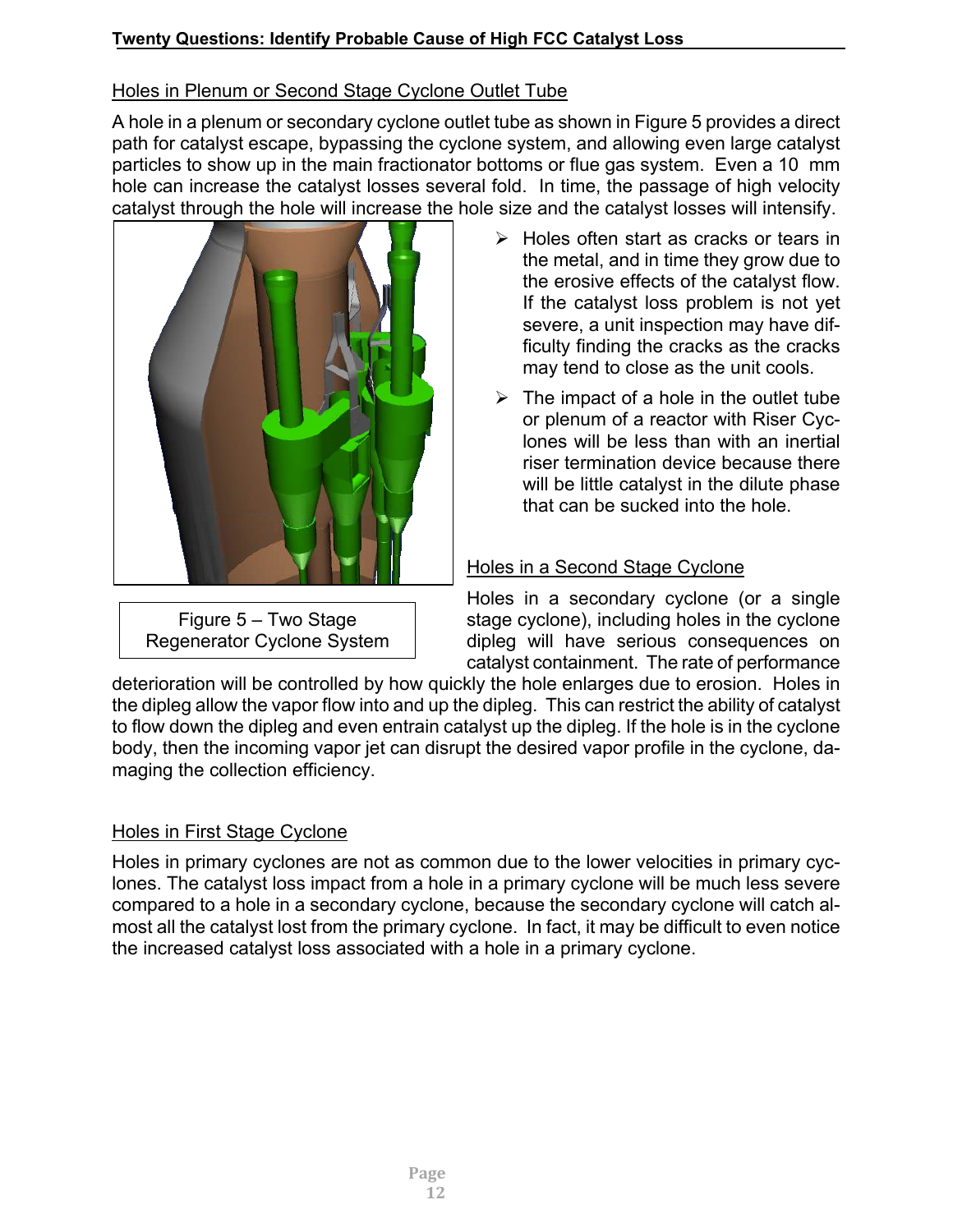# Stuck Open or Missing Flapper in First Stage Cyclone

Most first stage cyclones are submerged in a fluid bed and do not have or need check valves because the catalyst traffic is sufficiently high that gas does not force itself up the dipleg. Sometimes check valves as shown in Figure 6 are included to limit losses during start-up when the diplegs are not submerged. In these cases, a stuck-open flapper will be of little consequence during normal operations.

## **What can be done to correct a stuck-open or detached check valve online?**

 $\checkmark$  It may be possible to reduce catalyst losses by raising the bed level to seal the dipleg.



Figure 6 – Cyclone Dipleg Check Valve

In some cases, due to the unit geometry or technical preference, the primary cyclones can be designed to discharge above the bed. In these cases, assuming the cyclone is not a positive pressure riser cyclone, a properly functioning valve is required. The consequences of a valve that is stuck open would be a major loss of cyclone efficiency, increasing the loading to the secondary cyclones and increasing the catalyst losses from the unit.

## Stuck Open or Missing Flapper in Second Stage **Cyclone**

A flapper stuck open or missing may not affect the cyclone performance if the dipleg is submerged sufficiently in a well-fluidized bed. If the bed fluidization is erratic, then the losses may increase due to unsteady catalyst flow down the dipeg or due to gas bypassing up the dipleg.

If the secondary cyclone dipleg is not submerged into the fluid bed, a stuck open or missing flapper turns the dipleg into a vacuum tube sucking vapors into the cyclone; destroying the cyclone efficiency.

A detached dipleg would have similar consequences.

# Reactor Cyclone Overload (Excessive Dipleg Back-up / Insufficient Dipleg Diameter)

A reactor cyclone system can become overloaded if the catalyst or vapor traffic exceeds the design hydraulic capability of the cyclone system. The cyclone system pressure drop increases with both catalyst and vapor loading. As the pressure drop increases, the catalyst in the dipleg must back-up to a higher elevation as shown in Figure 7 to provide enough static head to force the catalyst out of the dipleg. When the catalyst height in the dipleg reaches the dipleg top, the swirling vapors in the bottom of the cyclone will re-entrain the catalyst and drastically reduce cyclone collection efficiency. This situation is referred to as "cyclone flooding". Increasing

# **What can be done to correct a dipleg hydraulic problem on-line?**

- $\checkmark$  Reduce dipleg submergence by lowering the catalyst bed level
- $\checkmark$  Reduce vapor and/or catalyst circulation rates.
- $\checkmark$  Increase operating pressure.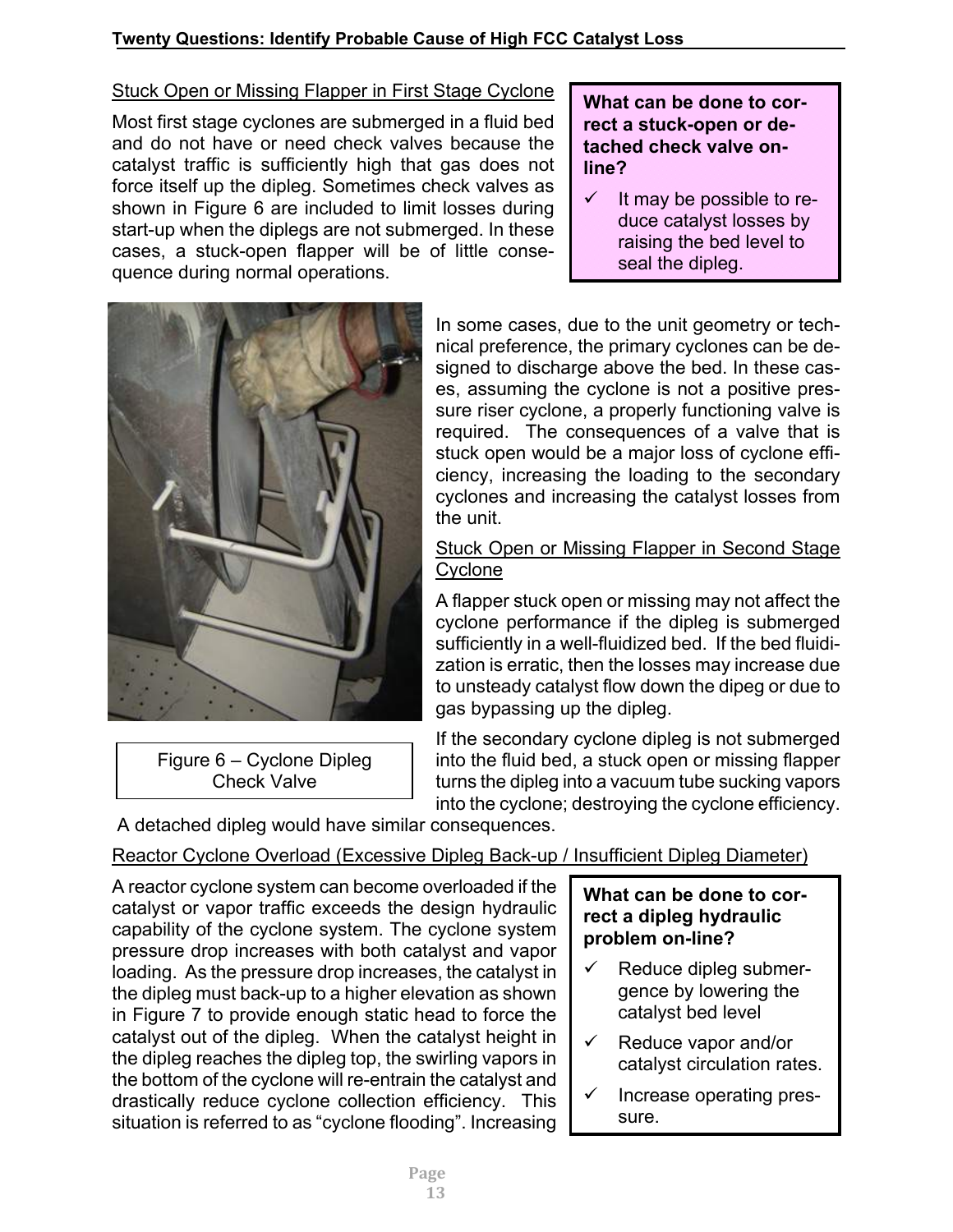reactor vapor traffic beyond the cyclone dipleg hydraulic limit can occur by operating at increased feed rate, higher conversion, and reduced operating pressure.

- $\triangleright$  Catalyst loss problem can be intermittent when cyclone dipleg hydraulic limitations are the issue.
- $\triangleright$  When operating near the cyclone dipleg hydraulic limit, even a small increase in catalyst circulation or vapor rate can result in increased catalyst losses.
- $\triangleright$  Dipleg sizing is rarely a limitation during normal operations, but if the regenerator temperature falls to very low levels while maintaining riser outlet temperature, the catalyst circulation will increase. At extreme conditions, the reactor cyclone dipleg can restrict the flow of catalyst.

## Regenerator Cyclone Overload (Excessive Dipleg Back-up / Insufficient Dipleg Diameter)

A regenerator cyclone system can also become overloaded when catalyst and vapor traffic exceeds the hydraulic capability of the cyclone system.

 $\triangleright$  Catalyst loss problem can be intermittent when cyclone dipleg hydraulic limitations are the issue. In some cases, the flue gas stack can appear to be puffing.



 $\triangleright$  Catalyst overload in regenerator cyclones can occur for the same reasons as vapor overload because the catalyst entrainment rate to regenerator cyclones as shown in Figure 8 is a function of regenerator superficial vapor velocity**<sup>12</sup>**.





Cyclone Hydraulic Balance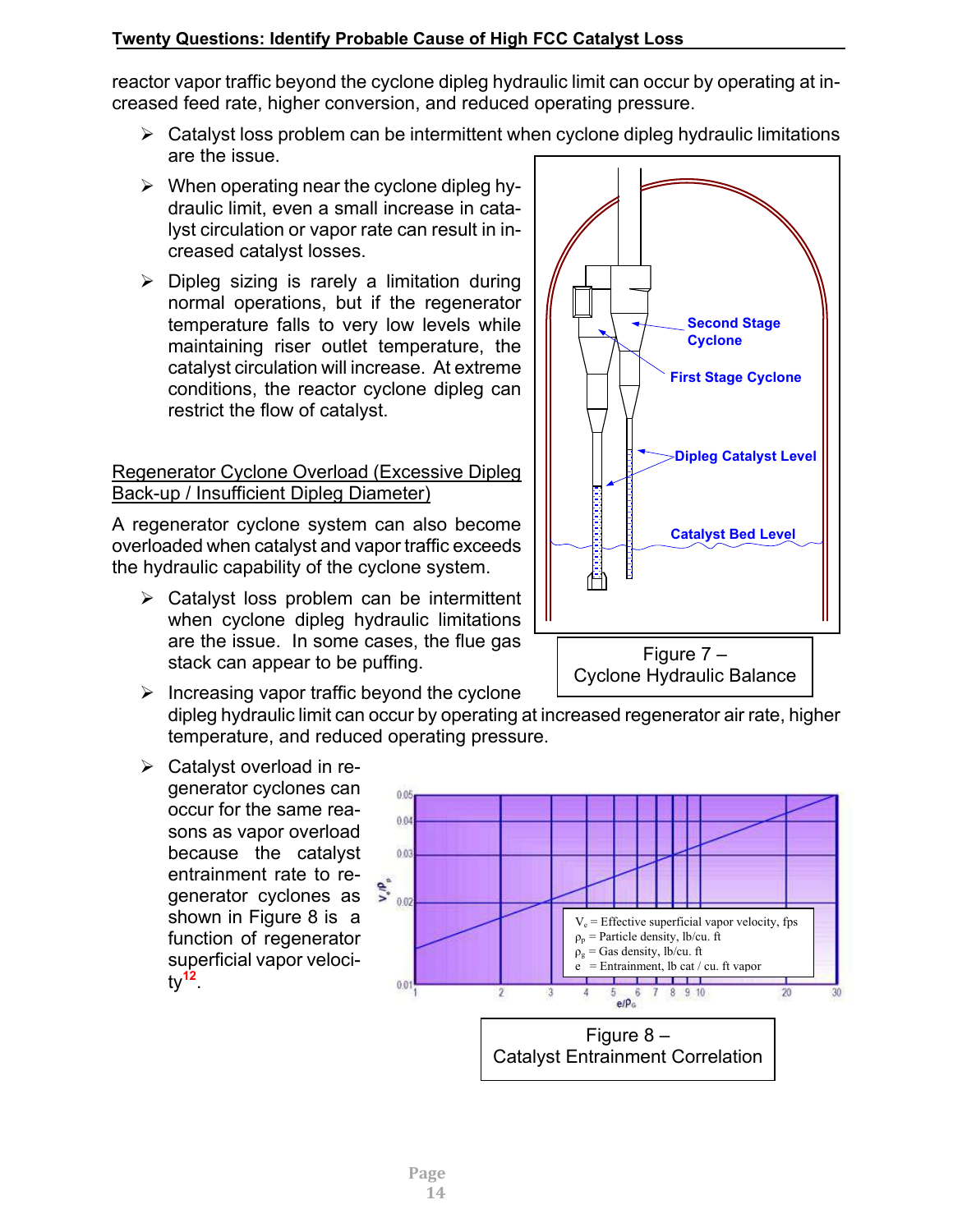# Poor Efficiency Cyclone Design

The suspicion of a poor efficiency cyclone design will typically be raised only after the installation of a new set of cyclones. Poor reactor cyclone efficiency due to coke formation within the cyclone has also been reported**<sup>9</sup>** .

Having said this, it would be a characteristic of a low efficiency cyclone design to exhibit a rather large average catalyst particle size in the lost catalyst. Also, the differential particle size analysis curve would have only a single peak as opposed to a bi-modal peak asso-

ciated with a damaged cyclone. A low concentration of fines in the circulating inventory would also be characteristic of low cyclone system efficiency.

# Poor Efficiency Regenerator Design

It would be a characteristic of a low efficiency regenerator design to lack sufficient height or diameter to effectively disengage the catalyst rising from the fluid bed. Such a regenerator would exhibit a rather large average catalyst particle size in the lost catalyst while the differential particle size analysis curve would have only a single peak as opposed to a bi-modal peak associated with a damaged cyclone. A low concentration of fines in the inventory would also be characteristic of a low efficiency regenerator design.

## **What can be done to correct a cyclone design issue on-line?**

- $\checkmark$  Nothing, but try to rule out the other possible causes before shutting down.
- $\checkmark$  Adjust operating conditions to minimize losses until design modifications are possible.

# **What can be done to correct a catalyst induced loss problem on-line?**

Keep in mind that sometimes refiners purposely add fresh catalyst with high fines content, low density, lower Attrition Index, or just increase fresh catalyst make up rate to improve the fluidity of the catalyst inventory. Having said this, consider the following options:

- $\checkmark$  Order fresh catalyst with lower agreed limits on 0- 40 micron particle content.
- $\checkmark$  Change to a catalyst with higher particle density or one with increased attrition resistance.
- $\checkmark$  Reduce the fresh catalyst make up rate.

The quality of the bed fluidization may also affect the catalyst entrainment rate and cyclone operability.

- $\triangleright$  Defluidized sections of the bed may inhibit flow from the submerged diplegs
- $\triangleright$  Spouting spent catalyst risers can throw more catalyst up to the cyclones
- $\triangleright$  Specially designed baffles placed within the bed have been observed to reduce catalyst entrainment**<sup>13</sup>**

# Fresh Catalyst Too Soft

A soft FCC catalyst is one that inherently suffers from higher than average attrition rate when subjected to the rigor of circulation in the FCC unit. The softness of a catalyst is the opposite of its hardness, a parameter defined by the catalyst manufactures as an Attrition Index $5$ . This index is based on a laboratory simulation of FCC catalyst attrition relying on the punishment of a laboratory sample with a high velocity gas jet at defined standard conditions.

 $\triangleright$  Catalyst manufacturers offer varying degrees of catalyst hardness. Soft catalyst is rarely an explanation for a catalyst loss problem today.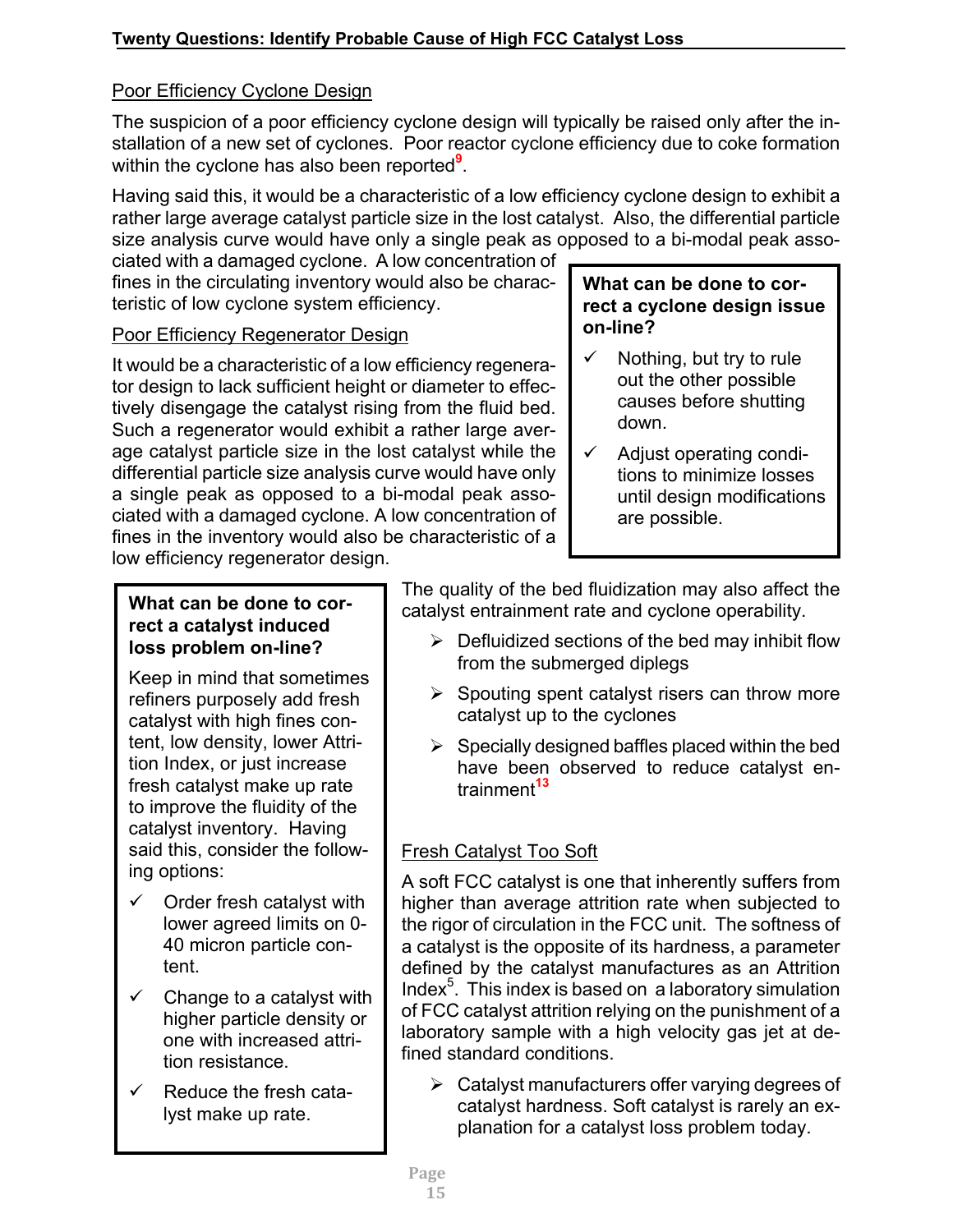$\triangleright$  Catalyst that is too soft will manifest itself as higher catalyst losses from both the reactor and regenerator and higher than normal equilibrium catalyst fines content.

# Fresh Catalyst High 0-40 Micron Content

A fresh catalyst with a high 0-40 micron content is one that is shipped with a larger than typical fraction of particles having diameters less than 40 microns. Catalyst with this character will lose a higher percentage of their mass from the inventory shortly after being loaded into the unit.

# Fresh Catalyst High Addition Rate

FCC unit catalyst losses have a definite correlation with the rate of fresh catalyst additions because increasing fresh catalyst addition rate increases fines input and because the fresh catalyst may have fragile edges that are lost more easily when the catalyst is first introduced into the unit.

 $\triangleright$  Higher catalyst losses are an expected, normal result of increasing fresh catalyst addition rate.

# Increased Reactor Fines Retention

Whenever changes occur that limit the ability of fines to escape from the reactor system, the fines will find their way out of the unit via a different avenues which are limited to the regenerator cyclones and increased catalyst withdrawals. Examples of changes that increase reactor catalyst retention are listed below:

- $\triangleright$  Recycle of fines from the fractionator bottoms back to the FCC reactor via conventional slurry oil recycle or a slurry oil filter system
- $\triangleright$  Installation of new reactor cyclones having a higher design efficiency

# Increased Regenerator Fines Retention

If the catalyst fines cannot get out through the regenerator, then they will be forced to exit the unit through the reactor. Examples of changes that increase regenerator catalyst retention are listed below:

- $\triangleright$  Recycle of fines from an electrostatic precipitator or third stage separator back to the regenerator.
- $\triangleright$  Installation of new regenerator cyclones having a higher design efficiency
- $\triangleright$  In the presence of high levels of fluxing agents such as sodium, potassium, calcium, chlorides or vanadium that can be introduced with contaminated feedstock, as mentioned above, the catalyst in the regenerator can become sticky<sup>5</sup>. In some cases, this seems to actually result in a decrease in regenerator catalyst losses that can be reversed after the contaminants are removed from the feedstock.

There will be times that even with thoughtful consideration of the answers to the twenty questions, and even after unit shutdowns and inspections, the cause of high FCC catalyst losses will remain elusive. However, FCC product economics, reliability and environmental concerns may compel refiners to resort to extraordinary tactics for finding the source of the high losses.